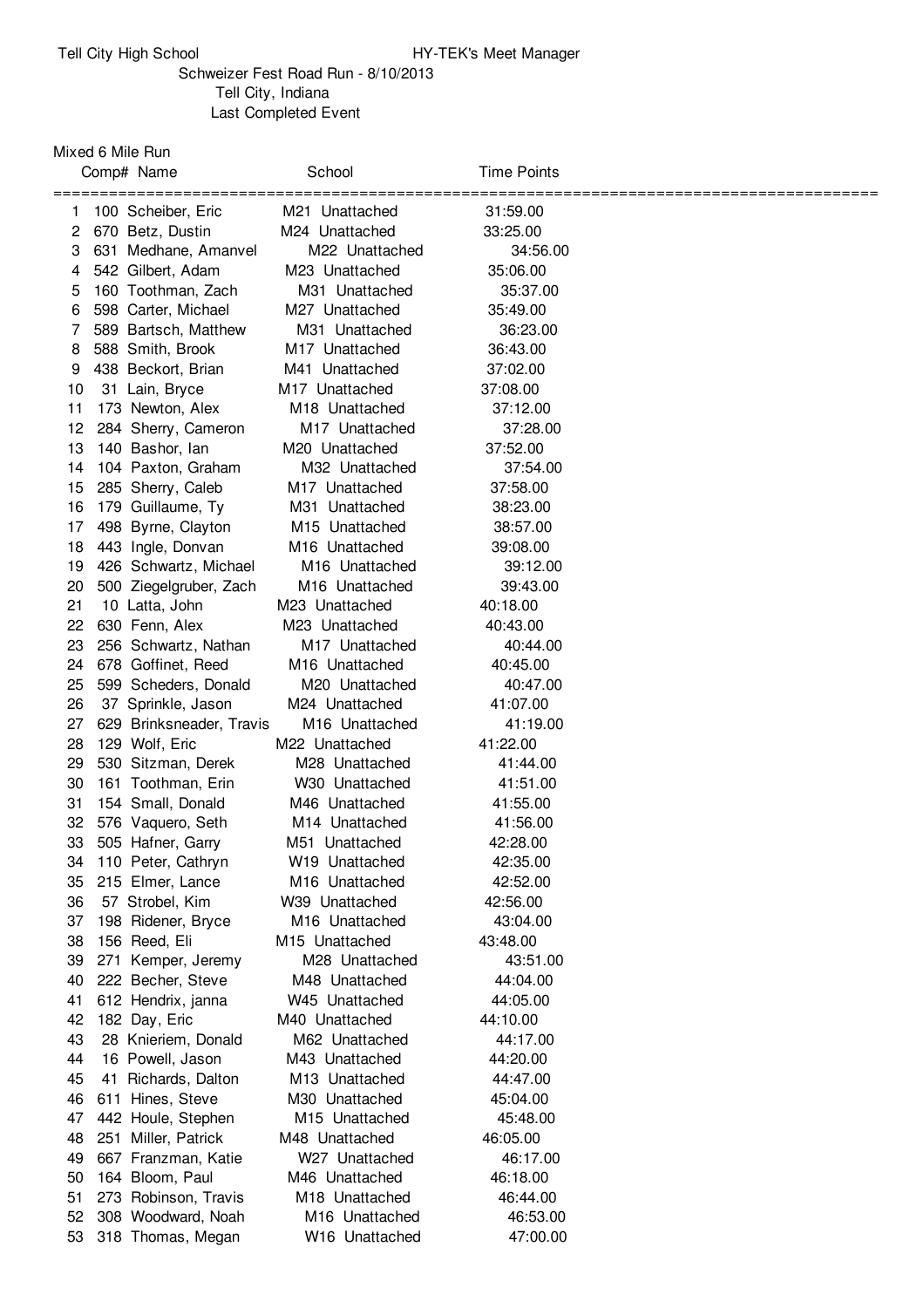132 Thorton, Chris M45 Unattached 47:25.00 492 Ferguson, Ryan M28 Unattached 47:36.00 529 Brinksneader, Julie W30 Unattached 47:49.00 621 Crandall, Jason M42 Unattached 47:59.00 653 Sandage, Hunter M18 Unattached 48:16.00 34 Lawalin, Jeff M58 Unattached 48:19.00 486 Gazcon, Beatriz W40 Unattached 48:48.00 469 Young, Sydney W16 Unattached 48:49.00 549 Straneva, Tanner M15 Unattached 48:51.00 608 Arnold, Taten M13 Unattached 49:11.00 163 Rogier, Nathan M14 Unattached 49:29.00 283 Hauser, Ben M18 Unattached 49:33.00 191 Everly, Logan M25 Unattached 49:35.00 301 Schwartz, Marie W16 Unattached 49:36.00 42 Gordon, Rachel W37 Unattached 49:57.00 506 Clayton, James M20 Unattached 50:00.00 622 Perkins, Terry M56 Unattached 50:09.00 71 657 Mullens, chance M27 Unattached 50:24.00 32 Duber, David M45 Unattached 50:39.00 387 Lawalin, Derrick M33 Unattached 50:40.00 624 Scott, Seth M33 Unattached 50:41.00 484 Theis, Jillian W14 Unattached 50:50.00 30 Parke, Emily W32 Unattached 50:58.00 172 Combs, Jason M34 Unattached 51:16.00 7 Lautner, Janet W56 Unattached 51:35.00 299 Mowery, Jacob M15 Unattached 51:41.00 80 201 Pfeiffer, John M45 Unattached 51:42.00 81 386 Sweeney, Pat M55 Unattached 51:53.00 604 foster, Jessica W19 Unattached 52:04.00 603 Wampler, Steve M38 Unattached 52:10.00 84 472 Rainey, Tyler M26 Unattached 52:16.00 420 Butler, Meghan W33 Unattached 52:27.00 421 Butler, Matt M33 Unattached 52:27.10 128 Wolf, Tom M55 Unattached 52:36.00 23 Strange, Samuel M64 Unattached 52:39.00 567 Leinenbach, Kasey W28 Unattached 53:13.00 587 Colson, Chris M14 Unattached 53:14.00 83 Hakamata, Kazuya M37 Unattached 53:15.00 286 Terry, Addie W17 Unattached 53:37.00 181 Day, Lisa W38 Unattached 53:42.00 425 Schwartz, Verna W15 Unattached 53:53.00 445 Lacy, Dan M47 Unattached 54:01.00 214 Zellers, Heidi W29 Unattached 54:28.00 82 Richard, Sarah W33 Unattached 54:47.00 302 Schwartz, Rosa W18 Unattached 54:49.00 607 Arnold, Lloyd M39 Unattached 54:54.00 541 Arnold, Todd M25 Unattached 54:54.10 101 231 DeJarnette, Chris M39 Unattached 54:57.00 178 Fischer, Jackie W49 Unattached 55:07.00 103 377 Chestnut, Jennifer W35 Unattached 55:10.00 570 Jordan, Beth W34 Unattached 55:13.00 315 Buschkoetter, Duane M47 Unattached 55:14.00 441 Beckort, Mary Jane W43 Unattached 55:19.00 93 Taul, Emma W30 Unattached 55:25.00 122 Elaman, Michael M66 Unattached 55:42.00 504 Kling, Jennifer W40 Unattached 55:44.00 361 Utley, Tomi Jo W25 Unattached 56:11.00 280 Newton, Liz W42 Unattached 56:19.00 617 Slaughterback, Dave M44 Unattached 56:20.00 56 Strobel, Scott M47 Unattached 56:26.00 364 Peter, Darrell M40 Unattached 56:33.00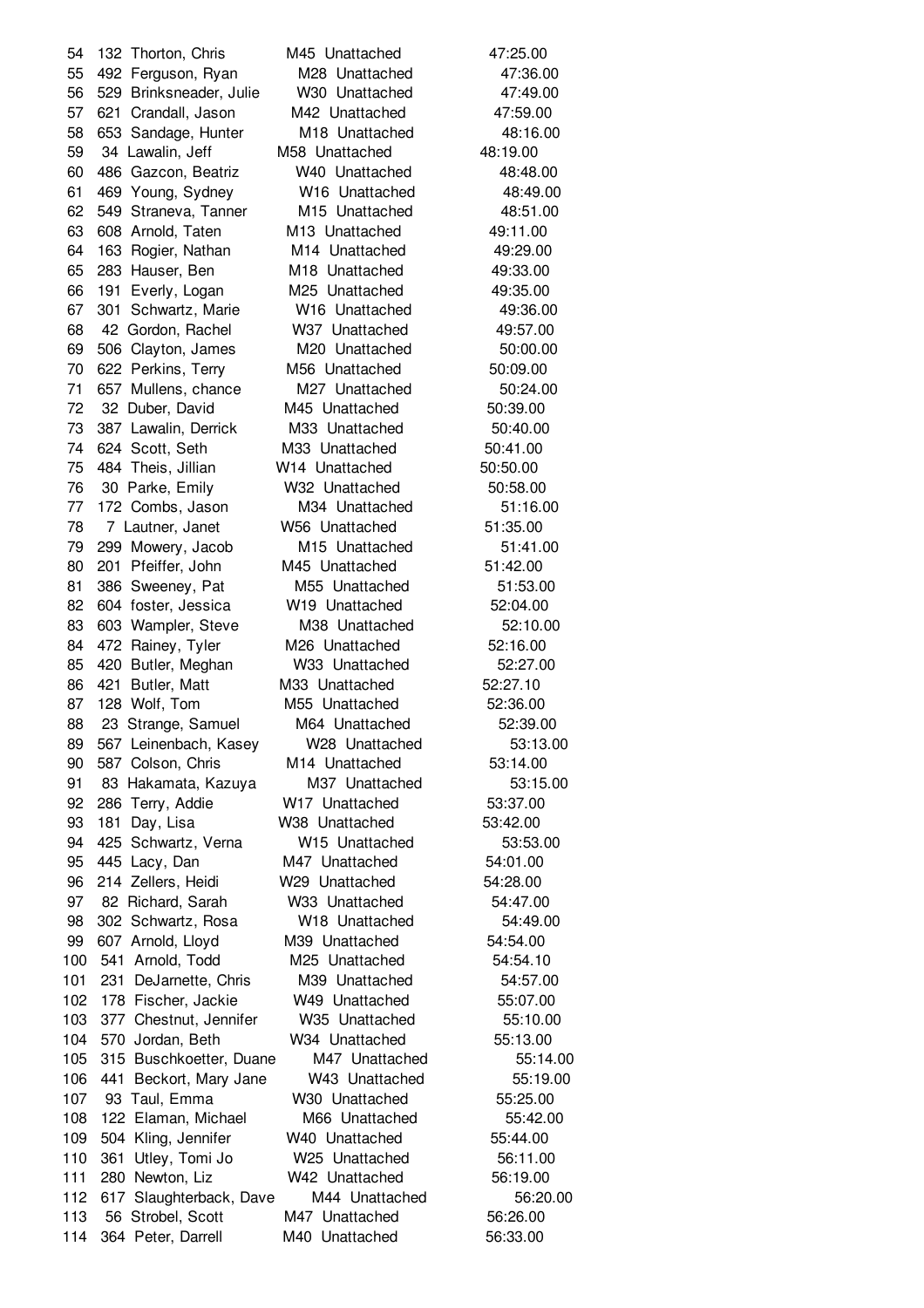19 Lane, Jennifer W39 Unattached 56:35.00 459 Goffinet, Jane W50 Unattached 56:43.00 460 Goffinet, David M47 Unattached 56:44.00 348 Hammack, Coy M9 Unattached 56:57.00 206 Konderding, Debbie W44 Unattached 57:02.00 288 Naviaux, Danielle W35 Unattached 57:10.00 289 Naviaux, Patrick M34 Unattached 57:12.00 66 Braunecker, Kara W39 Unattached 57:31.00 147 Pyle, Kathy W49 Unattached 57:52.00 531 Pruitt, Jalynn W14 Unattached 57:57.00 213 Zellers, Phil M29 Unattached 58:00.00 269 Christensen, Deborah W58 Unattached 58:03.00 216 Brown, Sara W21 Unattached 58:39.00 583 Sturgeon, Sebastian M16 Unattached 58:55.00 103 Lasher, Casey M40 Unattached 58:58.00 638 Kaster, Mary W45 Unattached 59:08.00 159 Reed, Hana W19 Unattached 59:13.00 314 Buschkoetter, Jane W43 Unattached 59:13.10 175 Kohnert, Julie W54 Unattached 59:31.00 619 McFall, Jim M32 Unattached 59:38.00 349 Hammack, Kris W34 Unattached 59:51.00 257 Smith, Tara W32 Unattached 1:00:04.00 547 Schnieders, Jill W Unattached 1:00:46.00 566 Bunner, Tomee Sue W45 Unattached 1:01:05.00 650 Stiff, Grant M40 Unattached 1:01:43.00 615 Conner, Nick M33 Unattached 1:01:47.00 614 Conner, Katie W31 Unattached 1:01:48.00 616 Conner, Michael M27 Unattached 1:01:49.00 168 Lindauer, Amber W16 Unattached 1:01:53.00 99 Miller, Emily W34 Unattached 1:01:57.00 180 Schaefer, Diana W49 Unattached 1:02:08.00 94 LeClere, Michelle W45 Unattached 1:02:14.00 158 Reed, Deborah W49 Unattached 1:02:25.00 155 Baughman, Melody W50 Unattached 1:02:26.00 33 Rasche, Luke M32 Unattached 1:02:30.00 142 DuPre, Steve M60 Unattached 1:02:50.00 212 Johnson, Mark M49 Unattached 1:03:00.00 416 Jordan, Lisa W47 Unattached 1:03:06.00 610 Beanke, Dean M57 Unattached 1:03:08.00 346 Miller TC, Lisa W38 Unattached 1:03:20.00 278 Hollinden, Jason M38 Unattached 1:03:21.00 480 Gayer, Amber W36 Unattached 1:03:24.00 270 Chirstensen, Russell M58 Unattached 1:03:29.00 451 Carman, Hailey W15 Unattached 1:03:30.00 11 Bolin, Mary E W38 Unattached 1:04:51.00 329 Doddridge, Derek M30 Unattached 1:05:30.00 508 Wahl, Paul M58 Unattached 1:06:49.00 218 Nugent, Brian M33 Unattached 1:06:58.00 471 Lamar, Suzy W44 Unattached 1:06:59.00 532 Harding, Maggie W30 Unattached 1:06:59.00 234 Oakley, Angela W43 Unattached 1:07:06.00 370 Malone, Denise W42 Unattached 1:07:09.00 24 Rudder, Julie W56 Unattached 1:07:29.00 468 Young, Emilie W40 Unattached 1:08:04.00 437 Johnson, Scott M49 Unattached 1:08:09.00 81 Jacob, Melinda W34 Unattached 1:08:25.00 618 McFall, Kara W29 Unattached 1:08:25.20 453 Powell, Bailey W17 Unattached 1:09:02.00 85 Thomas, BJ M55 Unattached 1:09:15.00 444 Froehlich, Anthony M15 Unattached 1:09:17.00 383 Stath, Gary M62 Unattached 1:09:42.00